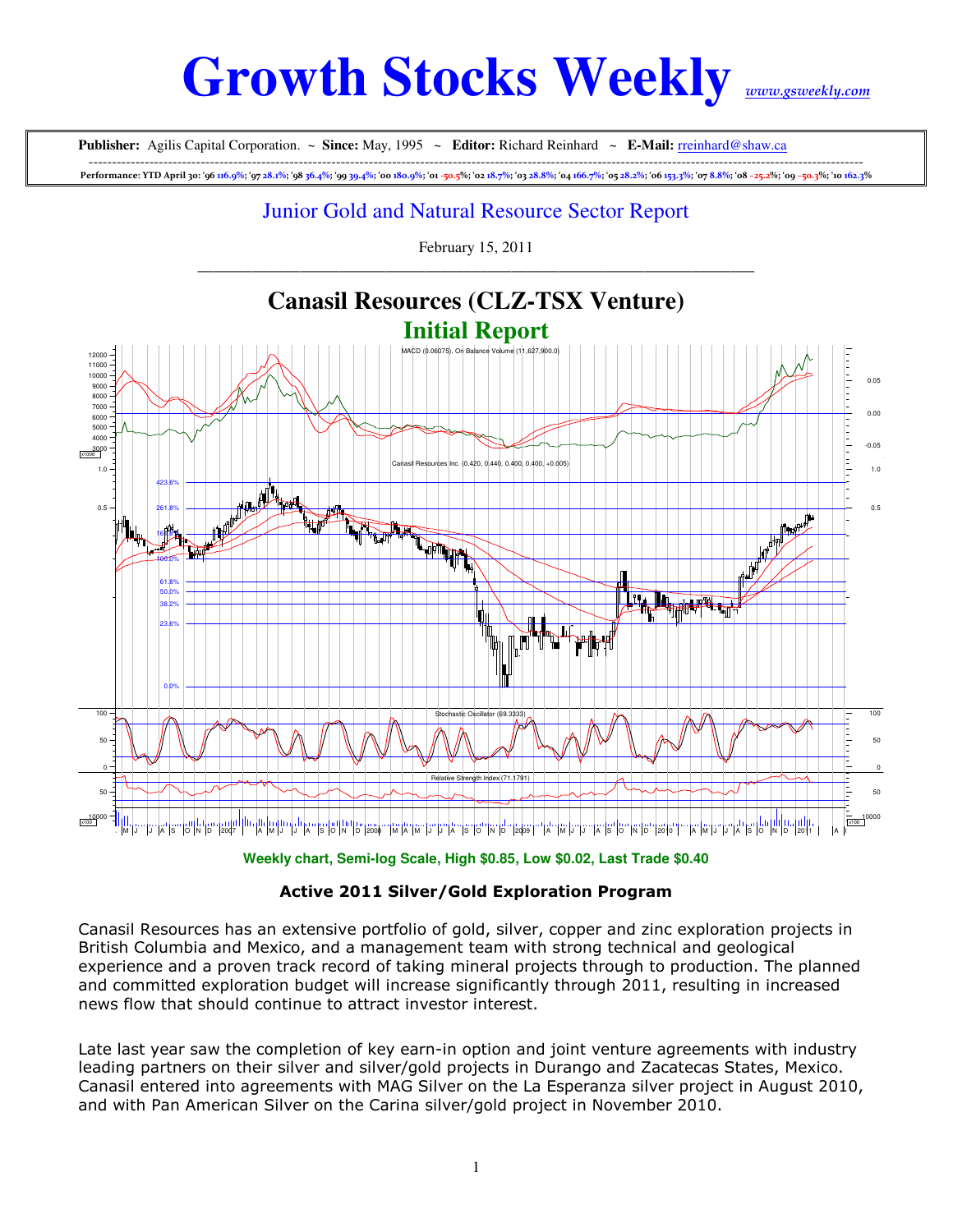The Company raised \$2.8 million in funding last year through private placements and the exercise of warrants, ever mindful of dilution with now only about 53 million shares issued (62 million fully diluted). Approximately 40% of the outstanding shares are said to be held by management and major shareholders.

A very active exploration program is planned in 2011. Canasil's partners will be working on the La Esperanza and Carina projects, and Canasil will be advancing the Sandra-Escobar silver/gold project, which is subject to a separate cooperation agreement with Pan American, with drilling planned during the first quarter of 2011.

Therefore Canasil now has three large silver and silver/gold projects advancing in Mexico with currently committed and planned expenditures of at least \$1,450,000, of which \$950,000 will be funded by MAG Silver and Pan American as detailed below:

| Canasil Option and JV Agreements Summary and 2011 Currently Planned<br>Expenditures |                 |       |                           |                      |                        |                        |  |
|-------------------------------------------------------------------------------------|-----------------|-------|---------------------------|----------------------|------------------------|------------------------|--|
| Project/Program<br>Funded by:                                                       | Earn-<br>in $%$ | Years | Total<br>Cash<br>Payments | Total<br>Expenditure | First Year<br>Required | Committed<br>& Planned |  |
| La Esperanza<br><b>MAG Silver</b>                                                   | 60%             | 4     | \$500,000                 | \$5,000,000          | \$750,000              | \$750,000              |  |
| Carina<br>Pan American                                                              | 55%             | 4     | \$365,000                 | \$3,650,000          | \$365,000              | \$200,000              |  |
| Sandra-Escobar<br>Canasil                                                           |                 |       |                           |                      |                        | \$300,000              |  |
| Geophysical Surveys<br>Canasil                                                      |                 |       |                           |                      |                        | \$200,000              |  |
| Total                                                                               |                 |       | \$865,000                 | \$8,650,000          | \$1,115,000            | \$1,450,000            |  |

Canasil also plans to continue discussions with interested parties on further cooperation agreements on its extensive project portfolio in Mexico and British Columbia, and will need to raise capital to fund work programs on its exploration projects, and pursue additional opportunities of interest.

The company has four exploration properties in British Columbia and eight in Mexico, all of which have had enough work conducted on them to show some merit. Success in the drilling could have a big impact on value, and the share price given a relatively tight capital structure.

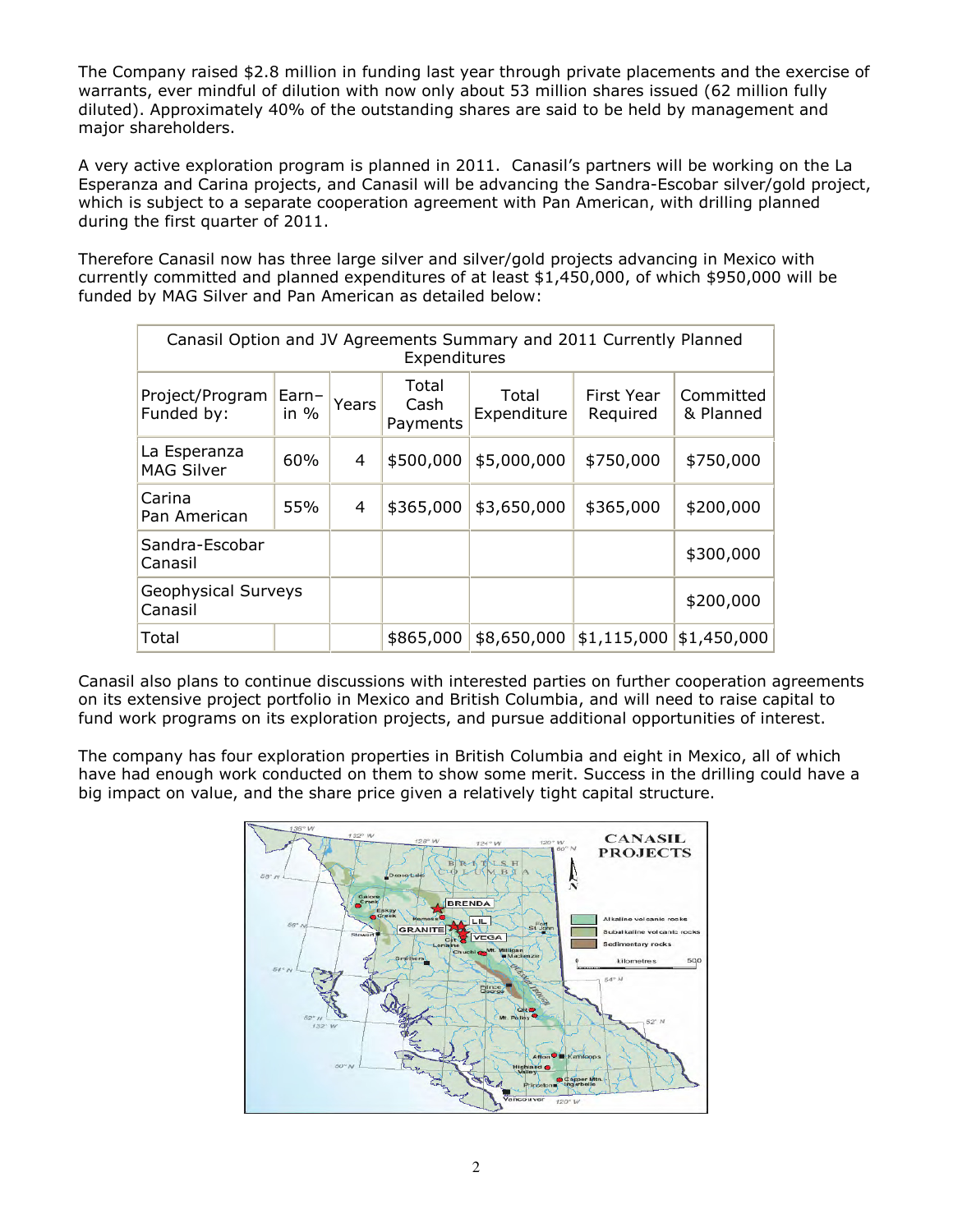

Canasil drew heavily on historic exploration work as a starting point for their property acquisition and exploration programs, and has been assembling exploration properties for more than a decade, taking advantage of the bottom of the resource market cycle. They focused on the Sierra Madre region of Mexico and the porphyry copper-gold belt in central British Columbia. Both of those regions offer favorable political situations and outstanding geological prospects.

Brenda is Canasil's leading B.C. project, located 25 kilometers northwest of the Kemess mine that produces 300,000 ounces of gold per year for Northgate. Gold in veins was first discovered on the Brenda property in 1950. Canasil recognized the potential for porphyry mineralization (large volumes of rock with disseminated values of gold and copper) back in 1989. Work by Northgate in 2003-4 outlined a large Kemess-style porphyry system. Canasil carried out further work on the property based on information gained from drilling and identified several target zones with potential to carry higher grades. Diamond drilling to date has returned significant gold-copper porphyry mineralized intersections and confirmed the potential for a large gold-copper porphyry system, which is open for extension.

### Share Structure (October 31 2010)

| Shares issued         | 53,492,592                                                 |
|-----------------------|------------------------------------------------------------|
| Warrants outstanding: | 4,470,000                                                  |
| Options outstanding:  | 3,723,750                                                  |
| Fully diluted:        | 61,686,342                                                 |
| Control Groups:       | Approx 40% controlled by management and major shareholders |
|                       |                                                            |

There are 743,750 options exercisable at \$0.20 expiring March 6, 2011. In addition, 1.81 million warrants are exercisable at \$0.15 and due to expire May 20, 2011.

### Conclusion

The company has been systematically advancing various projects over the past several years. They are now at a stage where drilling could quickly generate meaningful results. Management's efforts continue to bring in joint venture partners to help fund work on some of those projects.